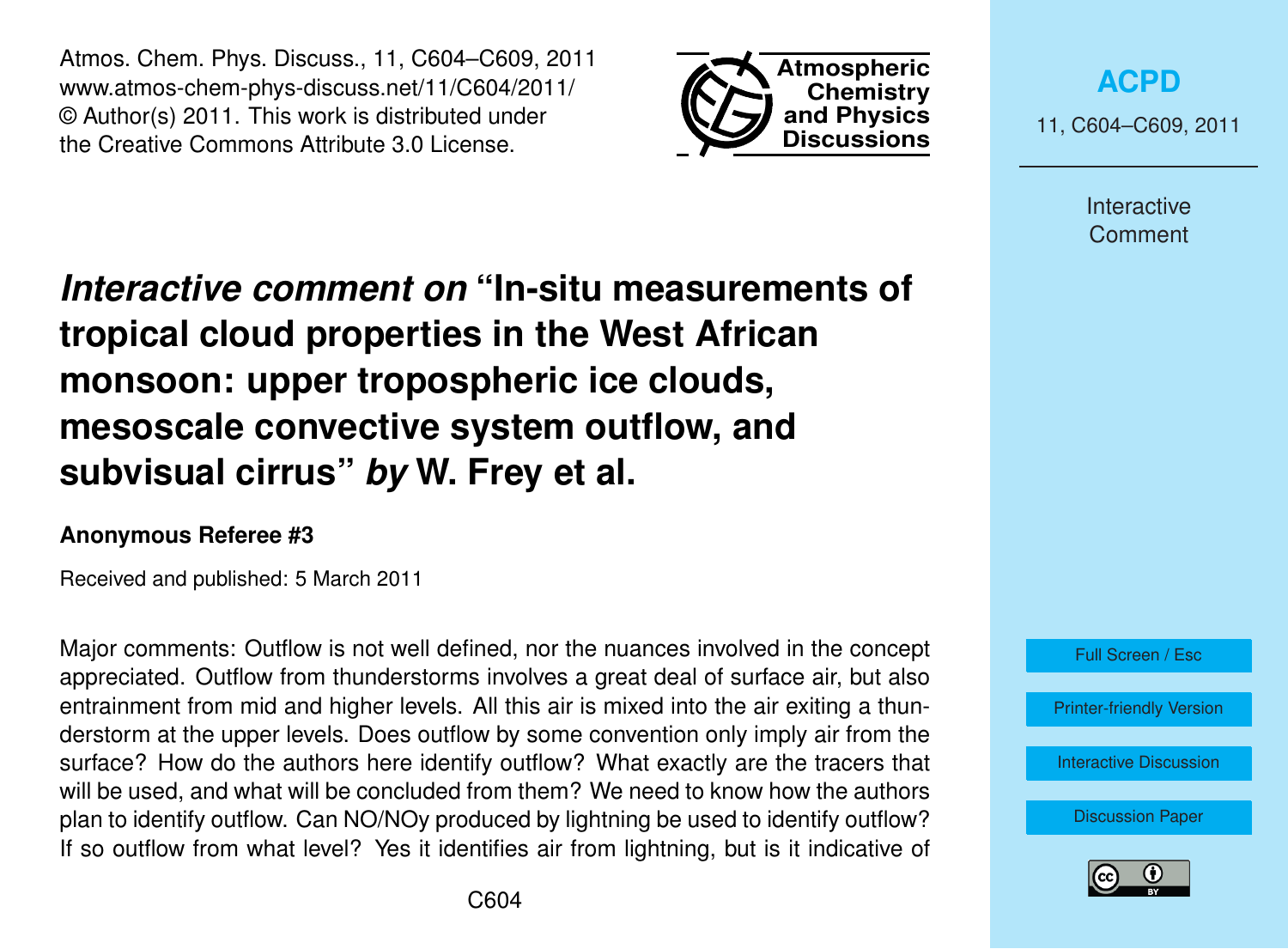surface air, or just air in the cloud? How does air in the anvil of a storm differ from the outflow? Over what altitude range may we expect outflow? How representative of outflow are the measurements presented here? In the contrasting cloud samples from non outflow regions where is the air from?

The authors are too ready to identify any increase in particle concentration as a new particle formation (NPF) event. All measurements are seen as evidence supporting this point of view, while competing possibilities for the source of these high particle concentration measurements, are not discussed seriously. Particle concentrations below the NPF events are missing with no explanations. Surface sources of particles from biomass burning, or other activities, are not discussed, nor measured. No source of fresh SO2, assumed required for the NPF events, is identified. The measurements of high particle concentrations should be included, and pointed out. The suggestion that they may be indicative of new particle formation can be made, but with the caveat that other possibilities cannot be ruled out by the analysis presented in this paper. Thus further work will be required to establish the source of these particles, and leave it at that. Much better than jumping to unproven conclusions.

On the positive side the ice particle size distribution measurements near African convection and sub visible cirrus (SVC) form a nice data set, and are well presented, except for one serious problem. The FSSP-100 is sensitive to particles between 2.7  $\mu$ m and 31  $\mu$ m, which means it is sensitive to cloud droplets as well as small ice. This point is not discussed, and all size distributions and cloud particle number concentrations are presented, and discussed, as if they represent only ice, except in one case on 16 August. What is the evidence for this conclusion of ice in the FSSP data? Were all clouds sampled glaciated? If so how is this determined? The authors discuss one observation of ice particle number concentrations of 8.3 cm-3, which is > 8000 per liter of ice, which is a very high ice crystal concentration. How do the authors know that liquid droplets were not part of this measurement?

More specific comments about these points and others follow here, along with some

## **[ACPD](http://www.atmos-chem-phys-discuss.net)**

11, C604–C609, 2011

Interactive **Comment** 



[Printer-friendly Version](http://www.atmos-chem-phys-discuss.net/11/C604/2011/acpd-11-C604-2011-print.pdf)

[Interactive Discussion](http://www.atmos-chem-phys-discuss.net/11/745/2011/acpd-11-745-2011-discussion.html)

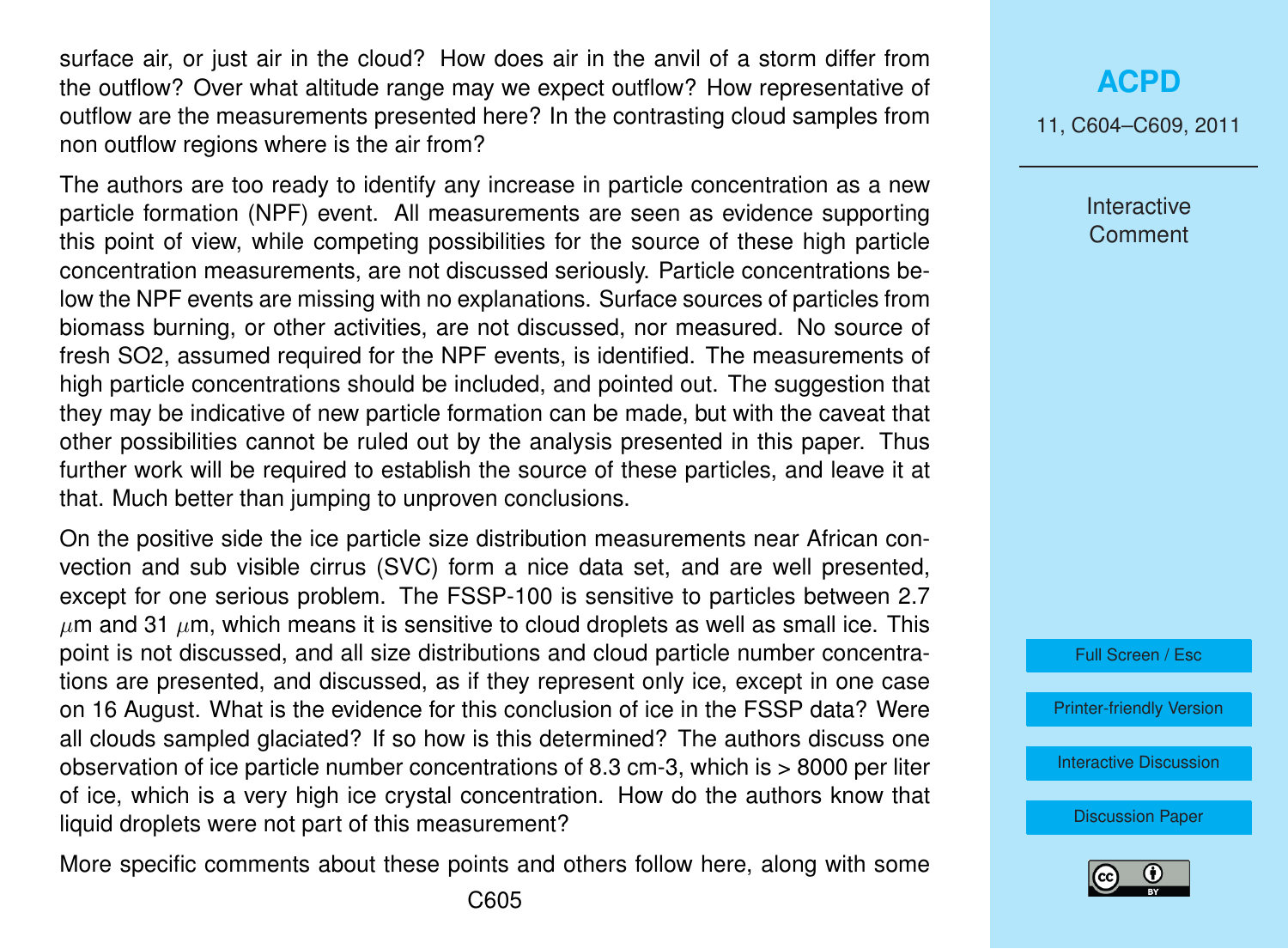minor suggestions, given manuscriptotonically.

747.13 – comma after images.

755.23 – comma after concentrations

 $762.3...$  are compiled in Table 2,  $\dots$ 

762.26: Calling this a mesoscale convective system (MCS) is a stretch of the language. This may become an MCS, but the evidence in Fig. 2 for an MCS is slim. Did these cells in fact develop into an MCS after the measurements, which, however, are characterized as young outflow from an MCS?

763.5-10 and Fig. 3, 4: Either add altitude to Fig. 3, or present Fig. 4 using potential temperature not altitude. "Apparently, the cloud layer . . ." Why apparently. Do you not trust the Ncloud/IWC/RH measurements? Are not these pretty clear evidence of cloud between 347 and 353 K? Or is it subvisual above 350 K?

763.5-10: Provide a justification for the labels "above outflow" and "outflow". I presume the latter is from the NO, NOy mixing ratios, but the discussion is not clear about this. Label Fig 3 with at least the 3 sub layers if not also the AOF/OF 1-2 layers.

763.11: Lower compared to what, the layers below?

763.15-20: Several comments.

... considered as MCS anvil part ... What does this mean? Do you intend, "... considered as part of an MCS anvil"? If so where is the MCS? See comment above on MCS classification.

What about the "ice particle data" identifies this as an MCS anvil?

Then, but the low NO/NOy indicates it is not outflow from an MCS. This is also confusing. How does a thunderstorm produce an anvil without the anvil being part of the outflow from the storm? Does outflow have some special definition that I am missing?

11, C604–C609, 2011

Interactive **Comment** 

Full Screen / Esc

[Printer-friendly Version](http://www.atmos-chem-phys-discuss.net/11/C604/2011/acpd-11-C604-2011-print.pdf)

[Interactive Discussion](http://www.atmos-chem-phys-discuss.net/11/745/2011/acpd-11-745-2011-discussion.html)

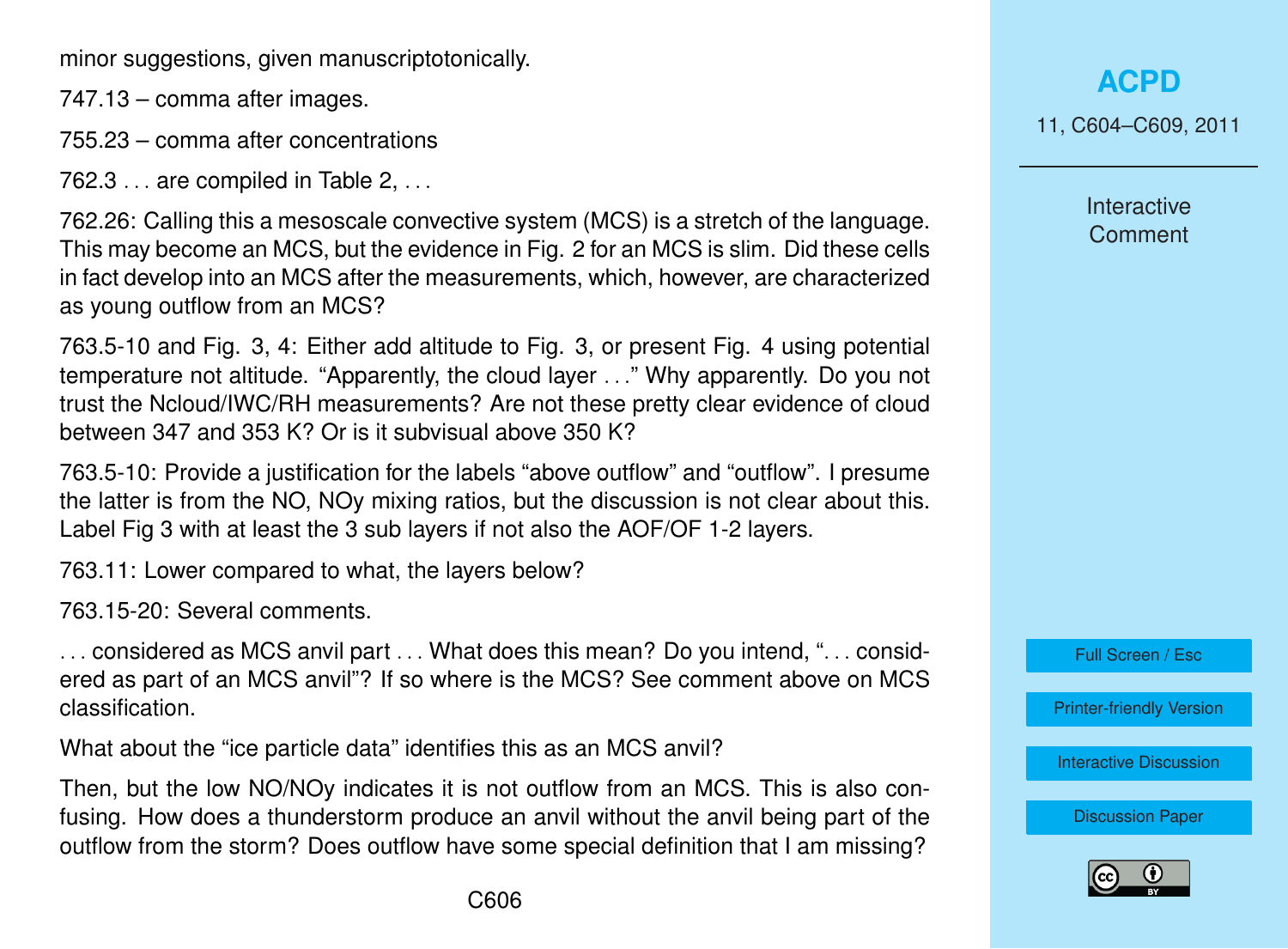The labeling of the region with high particle number concentration as a new particle formation event is not justified. The Weigel et al. (2011) reference is "in preparation", and even if submitted to acpd is not a refereed source, yet this reference is repeatedly used. The "evidence" is only for an abrupt increase in particle concentration, which could result from transport, which has not been ruled out. In Fig. 3 the particle concentrations are not supplied below 348 K, which would help identify how unique the layer is. Why are these particle data not shown? Then finally talking about "quenching" a nucleation event, which has not been demonstrated, is artificial and speculative, and should be avoided.

" Below, from 56 385–56 557 sUTC, the third cloud sub-layer ("Sub-layer 3" in Fig. 4) extended between 11.9km and 11.0km . . ." Why now all this detail and switching to time to the second, when this wasn't necessary before? Also "the third cloud sublayer ("Sub-layer 3" in Fig. 4)" is rather redundant. Could you not just say here, and elsewhere, . . .Cloud sub-layer 3 (Fig. 4) extended . . ."

The elevated NO and NOy is indicative of lightning activity or surface air, or? Please clarify.

763.25: How is the source region of the NOx identified?

Fig. 4: I presume the widths of the blue bars differ because the ice particle concentrations are different enough that larger sampling times are required to reduce the counting uncertainties? Still why are the very thin sampling regions picked where ice particle number concentration is slightly disturbed rather than where it is quite stagnant?

765.9-16: Same complaint as above about classifying the regions of high particle formation as particle nucleation events. This may be the case, but the evidence shown here is equivocal, although better here with the volatility measurements. In addition from the data shown, the reader cannot discern when the high particle concentrations are in or out of the cloud, and similarly for the volatile fraction, in our out of cloud. Finally why no particle concentrations below 353 K, yet volatility below this point?

## **[ACPD](http://www.atmos-chem-phys-discuss.net)**

11, C604–C609, 2011

Interactive **Comment** 



[Printer-friendly Version](http://www.atmos-chem-phys-discuss.net/11/C604/2011/acpd-11-C604-2011-print.pdf)

[Interactive Discussion](http://www.atmos-chem-phys-discuss.net/11/745/2011/acpd-11-745-2011-discussion.html)

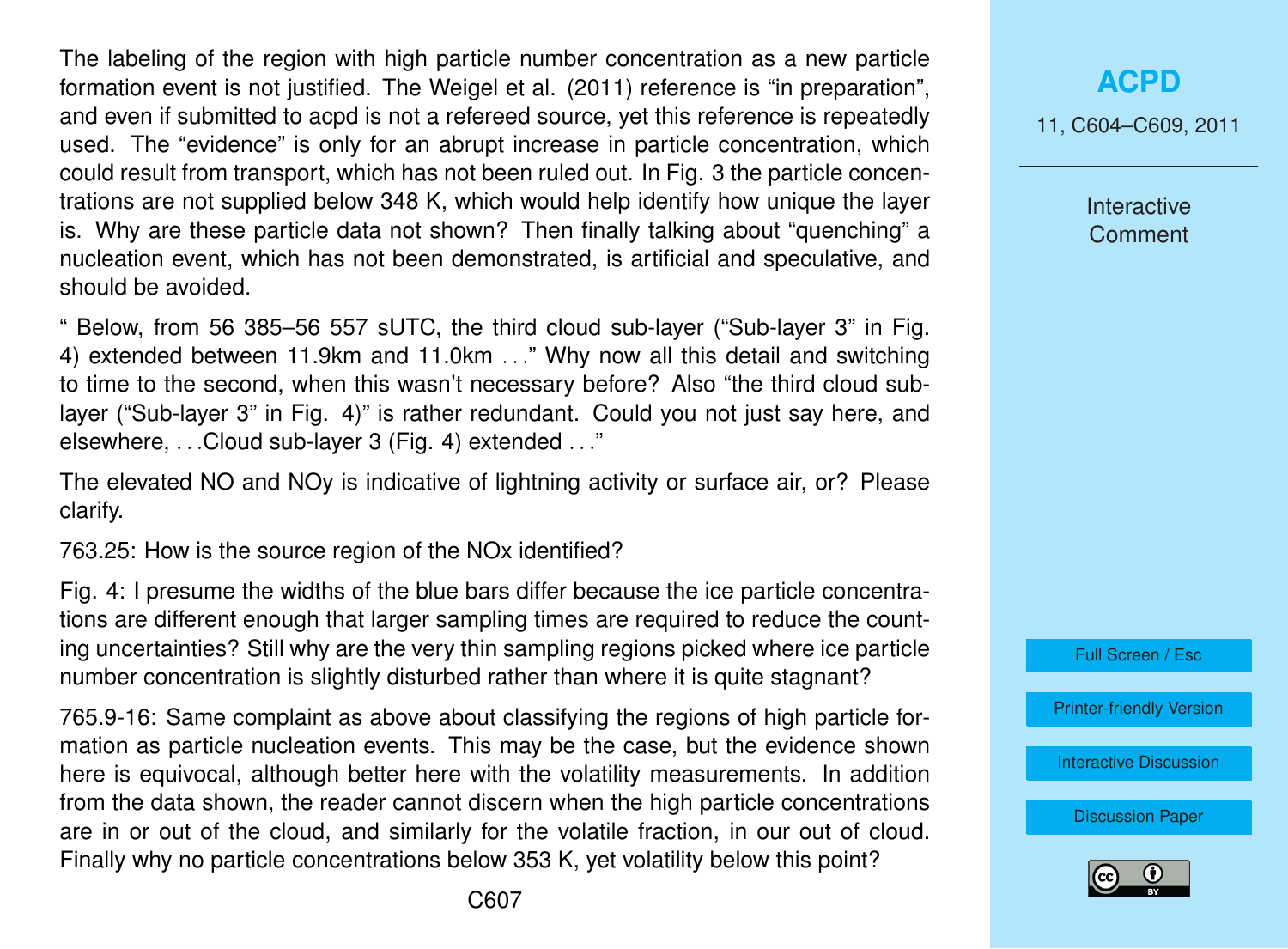765.26: "The other coloured dotted lines of additional COPAS data show mostly nonzero differences . . ." What is intended with this statement? Does it not just indicate there are particles in these size ranges? What are the authors concluding from this fact?

765.28-766.1: The CO2 concentration is changing rapidly through the region of high particle concentrations, suggesting a region of strong mixing? This complicates the picture of the conditions which produced the high particle concentrations.

766.1-9: This is one explanation of the observations, but not the only one, and one could imagine other scenarios not requiring new particle formation. Even if there were new particle formation, the argument that a significant fraction would have already grown above 10 nm needs more support. Could coagulation do that in the time available with the particle concentrations observed? Thus the claim here of another "NPF" event has to be tempered with other possibilities.

766.15-28: This section should be re-titled to entrainment and mixing as possible source of the high particle concentrations, and then rewritten to address that possibility. The present title assumes the "NPF" has been proven, and the paragraph and Table 3 add nothing new to Figure. 9, except the relative humidity, which could be added to Fig. 9. In short this section should either be deleted, or really focused on what mixing would mean to possible sources for observations of high particle concentrations. The present effort here provides nothing new.

Fig. 10: Which measurements are above, inside, below the outflow? What identified the outflow? Why include CO2 on two panels, when it is exactly the same, and then missing on all other panels? What is the CO2 used for?

767.1-11: Here is a good example of my confusion about outflow. Here are multiple cloud passes with ice crystal size distributions, but some are classified as outflow and some not. What is the difference? How is the outflow identified? Where is the air in the other samples from?

**[ACPD](http://www.atmos-chem-phys-discuss.net)**

11, C604–C609, 2011

Interactive **Comment** 

Full Screen / Esc

[Printer-friendly Version](http://www.atmos-chem-phys-discuss.net/11/C604/2011/acpd-11-C604-2011-print.pdf)

[Interactive Discussion](http://www.atmos-chem-phys-discuss.net/11/745/2011/acpd-11-745-2011-discussion.html)